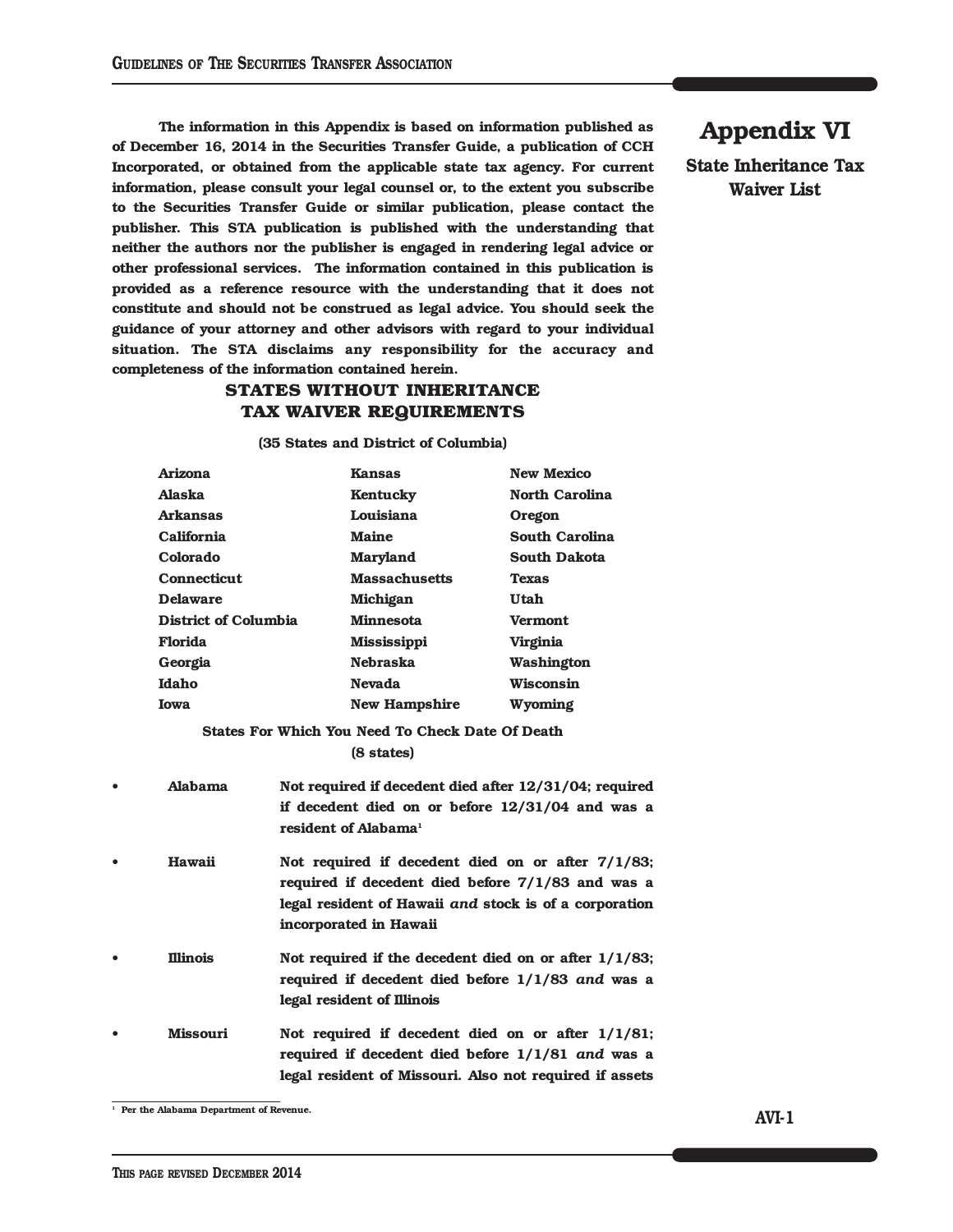## **Appendix VI**

**State Inheritance Tax Waiver List**

**were held jointly with Rights of Survivorship, except for transfer of joint property of decedents who died prior to 8/13/74.**

- **• Montana Not required if decedent died on or after 1/1/01; required if decedent died prior to 1/1/01** *and* **was a legal resident of Montana.**
- **• North Dakota Not required if decedent died on or after 8/1/972**
	- **• Oklahoma Not required if decedent died on or after 1/1/10; may be required if decedent died prior to 1/1/10 and was a legal resident of Oklahoma – please contact the Oklahoma Tax Commission for assistance in determining when required.**
	- **• West Virginia Not required if decedent died on or after 7/1/85; required if decedent died prior to 7/1/85** *and* **was a legal resident of West Virginia**

**States With Other Qualifications (7 states and Puerto Rico)**

- **• Indiana Waiver not required if decedent died on or after 1/1/13. If decedent died before 1/1/13, waiver is required except if the stock is being transferred to the surviving spouse.**
	- **• New Jersey Waiver required if (1) the decedent was a legal resident of New Jersey, and (2) stock is of a corporation incorporated in New Jersey. In lieu of a Waiver, an "Affidavit and Self-Executing Waiver" may be used in the following situations**<sup>3</sup>:
		- **• when the decedent died on or after 7/1/88 for transfers to a surviving spouse, parent, grandparent, child or children (including legally adopted children), or the issue of any child (including legally adopted child), by joint ownership or the decedent's will; and**
		- **• when the decedent died on or after 7/10/04 for a transfer to a surviving domestic partner, by joint ownership or the decedent's will.**
		- **• when the decedent died on or after 2/19/07 to a registered domestic partner, by joint ownership or the decedent's will.**
		- **• New York Waiver is not required if decedent died on or after 2/1/00; waiver is required for assets belonging to or jointly owned with decedent if decedent died before**

For additional "Affidavit and Self-Executing Waiver" requirements, please refer to the State of New Jersey's Dept. of **the Treasury Division of Taxation Form L-8.**

**AVI-2**

<sup>&</sup>lt;sup>2</sup> For additional information please contact the North Dakota State Tax Dept., which has indicated that it will not **require waivers if the decedent's date of death was 10 or more years ago.**